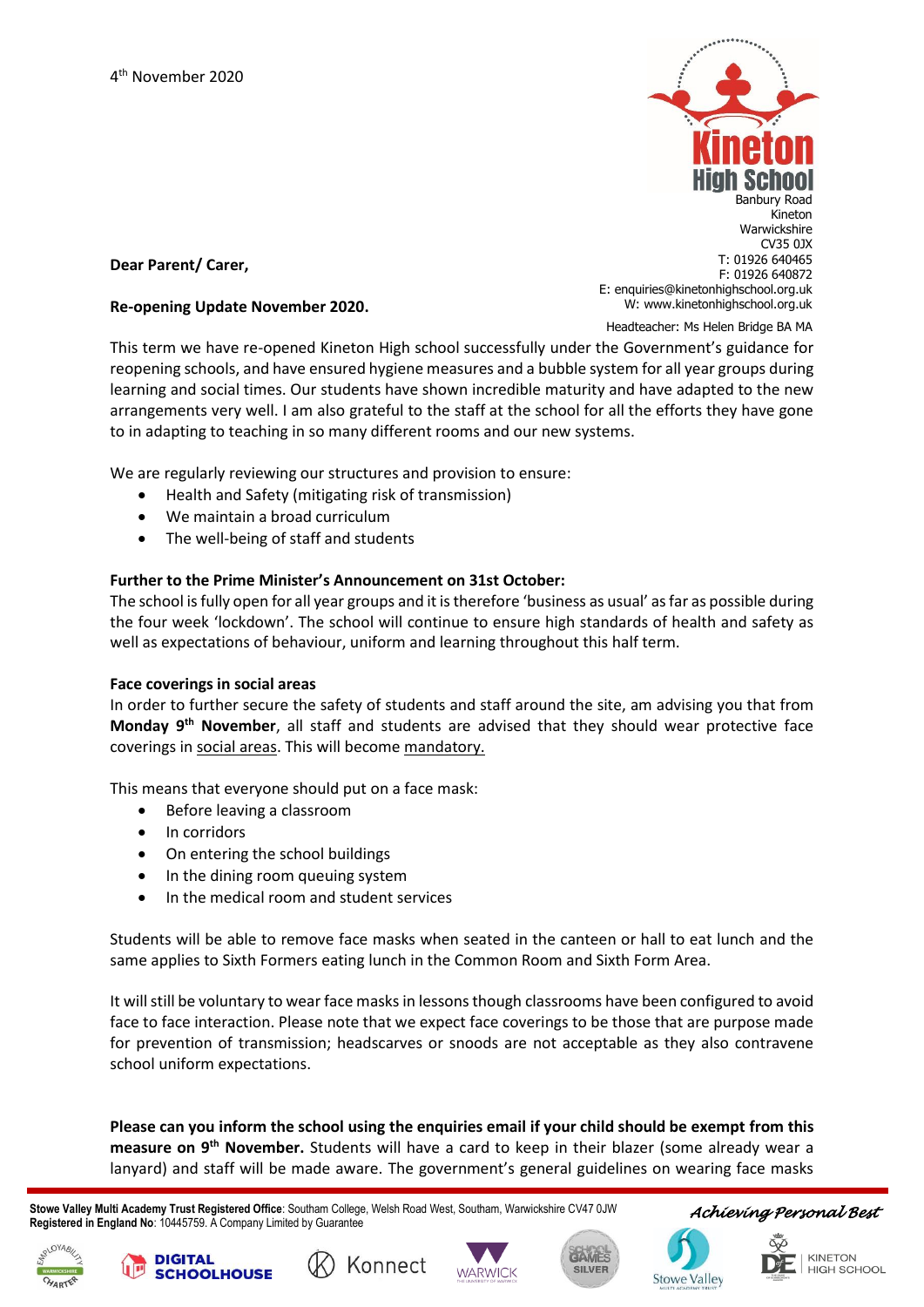can be found here[: https://www.gov.uk/government/publications/face-coverings-when-to-wear-one](https://www.gov.uk/government/publications/face-coverings-when-to-wear-one-and-how-to-make-your-own/face-coverings-when-to-wear-one-and-how-to-make-your-own)[and-how-to-make-your-own/face-coverings-when-to-wear-one-and-how-to-make-your-own](https://www.gov.uk/government/publications/face-coverings-when-to-wear-one-and-how-to-make-your-own/face-coverings-when-to-wear-one-and-how-to-make-your-own) In relation to face coverings in school settings: [https://www.gov.uk/government/publications/face](https://www.gov.uk/government/publications/face-coverings-in-education/face-coverings-in-education)[coverings-in-education/face-coverings-in-education](https://www.gov.uk/government/publications/face-coverings-in-education/face-coverings-in-education)

# **Attendance in school**

The school is fully open and students are expected to be on time and attend every day. Kineton High School is well above the National attendance figures for secondary schools this academic year, which is great news for our students as it means they are able to engage in learning in the classroom. We want this to continue as long as possible due to the uncertainty of the current situation.

Please find below a letter from Warwickshire Public Health which suggests that due to the variety of symptoms showing in children and teenagers, you should keep your child off school if they are unwell. If, after 2 days, you are certain he/she is COVID free, attendance should begin again. It is likely the school will make contact with you to check on the reason for absence and offer advice where necessary. The school will be seeking a Doctor's note if a student is off and not self-isolating due to Covid.

# **Remote Learning**

Our current plans and procedures for any remote learning in the event of a closure or whilst students are off school for a period of time, are available on the websit[e here.](https://resources.finalsite.net/images/v1604412804/southamcollegecom/tdyfiauh1ha2qdlqgywa/KHSRemoteLearningPolicy.pdf) This includes the academy remote learning policy and the individual guidance from departments for where self-isolating students should find the relevant work. These policies and processes are kept under review and will be updated as necessary. We will of course notify you of any significant changes.

# **Extra-Curricular Activities**

There has been a gradual increase in after school clubs and activities. These are all in year group 'bubbles' and we take registers for tracking students. We intend to continue with these unless the Government advises otherwise.

# **Equipment**

Please continue to ensure your child/children are suitably equipped for learning in school in order that they do not need to borrow resources. We can lend or provide if needed; please let your child's form tutor know if required.

# **Water dispensers**

These are points of frequent contact and will be turned off for general use during the lockdown period. Please provide a filled water bottle with plenty to drink for your child/ children. Water will of course be made available to students if required. They can go to Student Services where water will be provided in urgent circumstances. Drinks can be purchased in the usual way in the Dining Room.

# **Road Closure**

The Local Authority is undertaking major roadworks on Warwick Road and there is a road closure going in and out of Kineton at Pittern Hill. A diversion is in place and those students who are affected due to buses picking up earlier should have been informed directly. It is due to last at least two months.

Finally, thank you for all your support during these challenging times; it is much appreciated.

Yours sincerely,

H Bridge Headteacher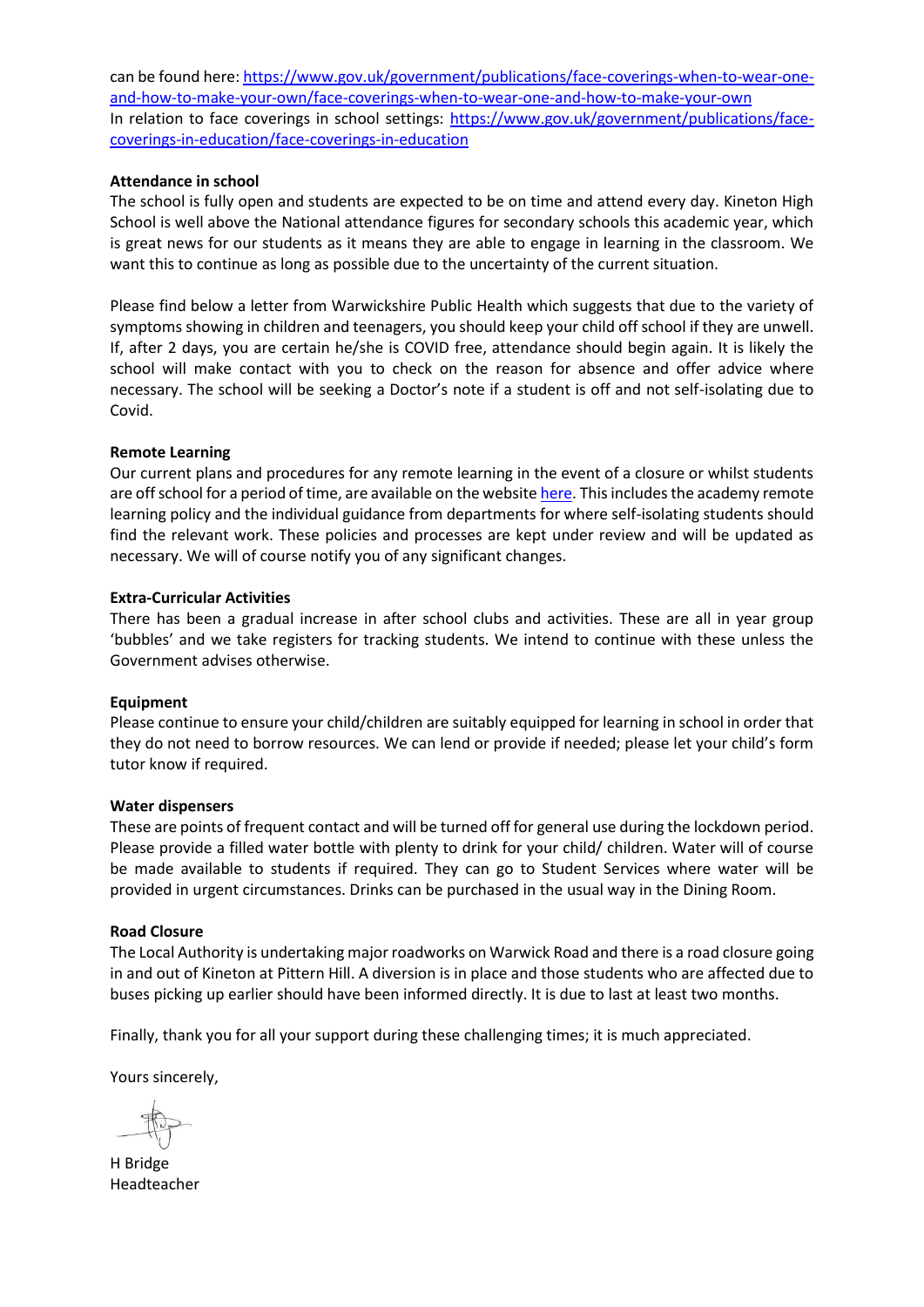

Dear Parents,

As you are aware the numbers of cases of Coronavirus are increasing nationally and internationally, with the government moving to a national lockdown to reduce transmission. We are learning more about the virus and we are working hard to prevent spread whilst keeping children in school.

Coronavirus has three main symptoms; these are; a cough, loss or change in sense of smell or taste or a high temperature. When anyone displays these symptoms it is most likely a Coronavirus infection, we therefore ask you to isolate with your household, book a test, and if positive self-isolate for 10 days if you were the one who tested positive and 14 days if you are a household contact.

Before the Coronavirus pandemic we asked parents to keep their children home when they were unwell. Children will often develop colds in the winter months due to circulating illnesses and therefore other symptoms are more likely to indicate a cold. However, we have found that many children didn't display the main three signs of Coronavirus; their symptoms were a sore throat, or feeling really unwell, or muscle aches and pains. To prevent the transmission of Coronavirus this term, if your child is unwell, please keep them off school until they are feeling better. If they continue to be unwell and then develop a high temperature, loss or change in taste or smell or a new or worsening of a cough, then please self-isolate and get a Coronavirus test. Please see the flowchart for symptoms, figure 1.

Our schools are working tirelessly to maintain education provision in this crisis, please help your school. If your child is unwell, please keep them home until they are feeling better.

Signed

Public Health Warwickshire.

**DIGITAL** 

**CHOOLHOUSE** 

 **Stowe Valley Multi Academy Trust Registered Office**: Southam College, Welsh Road West, Southam, Warwickshire CV47 0JW **Registered in England No**: 10445759. A Company Limited by Guarantee

Konnect